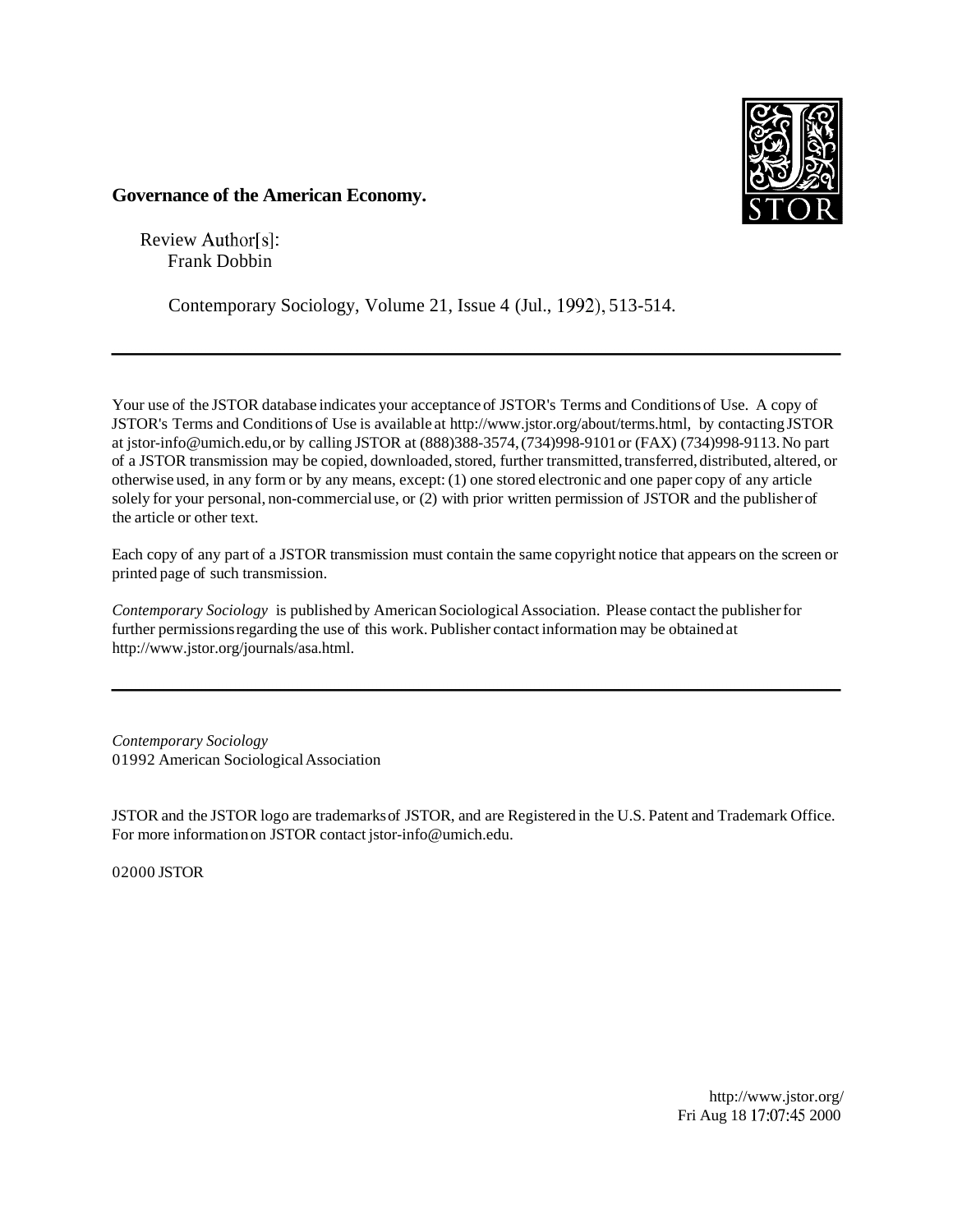the historical lock-in of technical choices generally occurred much later than most analysts recognize. His case is especially damning to the technocratic efficiency theorists, since they argue that Chicago Edison was both leader and representative case of the wave of rational electrical development.

Platt does not fully consider the political and economic context, leaving many important questions unanswered. Despite rampant political corruption in Chicago, Edison continuously received favorable outcomes, apparently without participating in corruption. The unprecedented amounts of capital required by Edison seemingly appeared as needed and without any strings attached. Despite noting that questionable business practices resulted in the indictment of executives after 1929, and having tables and footnotes which indicate price mark-ups and watered securities three decades before that, he pays no attention to the effects of such practices. Thus, while Platt's argument about the role of electricity in city building breaks new ground, his explanation of that growth as driven by load-balancing concerns is in part predicated on not considering the effects of political and financial relations on the course and conduct of firm development. This also precludes considering whether electrical development was used by an organized power elite to build the city consistent with their interests.

These authors remind us that complex and diverse social processes are affected by the distribution and application of crucial resources. While sociologists recognize this point in relation to capital flows and politically generated opportunities, we do not consider enough the influence of concrete resources which make modem social life possible. These books bring that lesson into the foreground.

*Governance of the American Economy,* edited by **John L. Campbell, J. Rogers Hollingsworth,** and **Leon N. Lindberg.** New York: Cambridge University Press, 1991. 462 pp. \$65.00 cloth. ISBN: 0-521-40257-3. \$21.95 paper. ISBN: 0-521-40827-X.

## **FRANK DOBBIN**

*Princeton University* 

who participated in a two-year workshop at the University of Wisconsin organized by Rogers Hollingsworth and Leon Lindberg. It is surprisingly coherent for an edited collection, in part because the authors embrace a clear theoretical framework that is well articulated in two theory and background chapters at the outset and then further developed in two concluding theoretical chapters.

The task is to explore the various governance mechanisms in American industry and to ascertain how, and why, industrial governance changes over time. By governance mechanism, the authors mean the system of control in an industry. The book examines the diverse forms of governance that have been described in the work of such authors as Alfred Chandler, Neil Fligstein, Paul Hirsch, Chalmers Johnson, Charles Lindblom, and Oliver Williamsonassociations, hierarchies, markets, monitoring systems, obligational networks, and promotional networks. Whereas previous works have generally focused on one sort of change in governance (e.g., from markets to hierarchies in the case of Williamson), this book steps back to explore the larger phenomenon. What catalyzes governance transformations? What determines the nature of new governance mechanisms?

*Governance of the American Economy* has a wide theoretical purview. In contrast to existing studies of industry structure, which generally stress a single cause (e.g., economic efficiency in the case of Chandler), this book considers the effects of efficiency, technology, power, culture, and state structure. The model of governance transformation developed here is straightforward: a crisis provokes a search for a new form of governancg, different actors struggle to find an appropriate form, and a new governance mechanism is selected and institutionalized. In the eight industry histories that compose the empirical core of the bookexamining telecommunications, nuclear energy, railroads, steel, automobiles, dairy prod-ucts, meatpacking, and hospitals - we learn that the crises that elicit governance transformations are usuallv economic in nature and that it is usually power relations that determine the shape of new governance mechanisms. Of the remaining privileged causal variables, changes in *technology* tend to produce economic crises and *state structure* often delimits the governance mechanisms that are practicable. *Culture* ap-

This edited volume is the outcome of a long collaboration among its nine contributors,